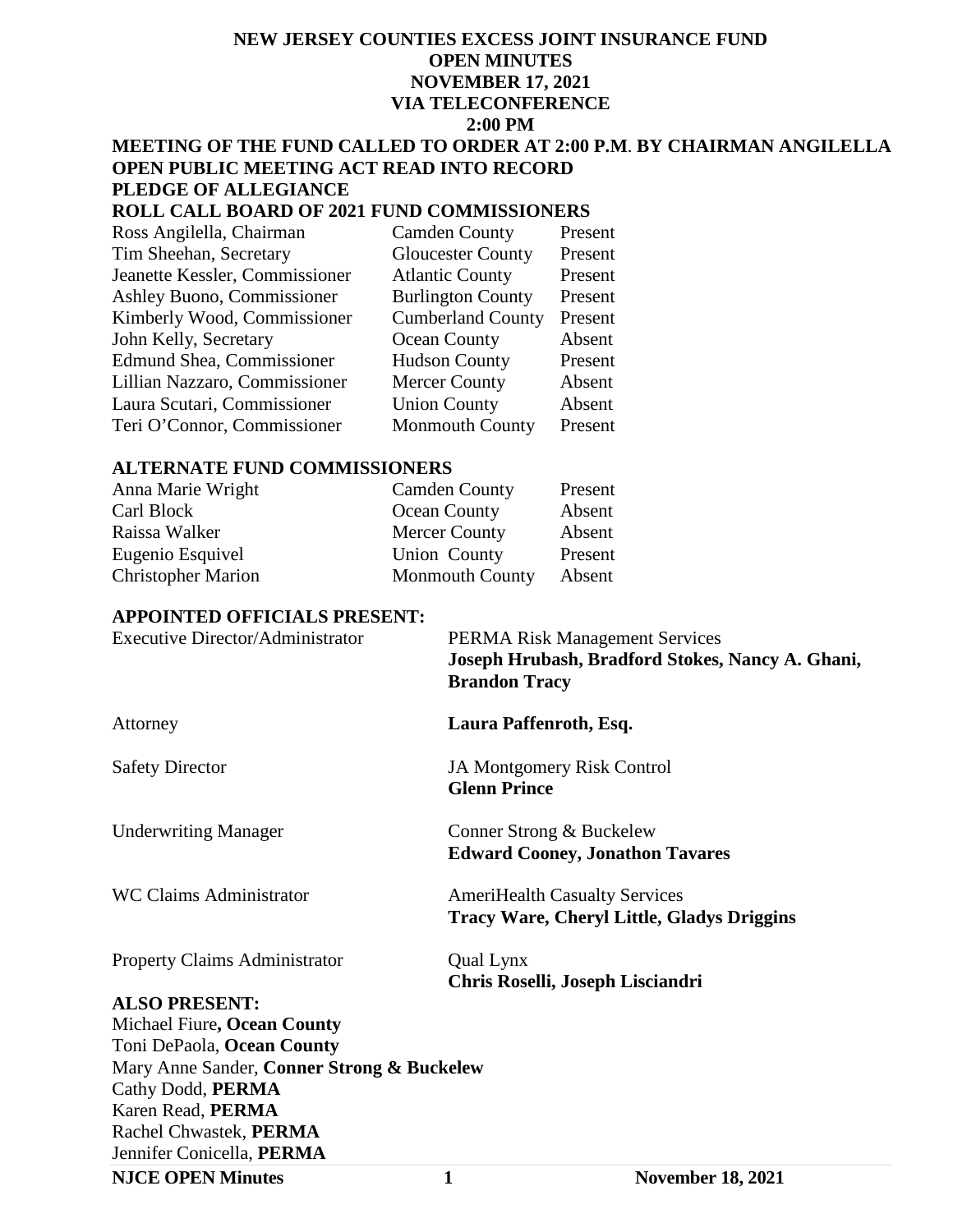Robyn Walcoff, **PERMA**  Diana Pursell, **Borden Perlman** Ceil Murphy, **Camden County College** Aricka Simms, **Borden Perlman** Christina Violetti, **Hardenbergh Insurance Group** Gail White, **Scirocco Group** Robin Racioppi, **IMAC**  Jenna Baumgartner, **Old Republic**

**MINUTES:** Open Minutes as of October 28, 2021 were included in agenda for review; there were no closed minutes.

**MOTION TO APPROVE OPEN MINUTES FROM OCTOBER 28, 2021 AS PRESENTED:**

| Moved:          | <b>Commissioner Kessler</b> |
|-----------------|-----------------------------|
| Second:         | <b>Commissioner Buono</b>   |
| Roll Call Vote: | <b>Unanimous</b>            |

#### **CORRESPONDENCE:** NONE

## **EXECUTIVE DIRECTOR'S REPORT:**

**FINANCE COMMITTEE:** The Finance Committee comprised of Commissioners Sheehan, Shea, Wood, Kessler and Kelly met on Monday 11/15 for further review of the proposed 2022 budget and 2021 dividend options. In addition, the committee also reviewed responses to the Technical Services Writer procurement. Included was the Finance Committee agenda and the response to the procurement in the agenda.

At the October meeting, the Board of Commissioners agreed with the recommendation of the Finance Committee to delay the budget introduction to the November meeting to allow more time to improve on the projected increases for the 2022 budget. Following the October meeting, the Underwriting Manager conducted widespread marketing of all excess and ancillary insurance to improve on not-to-exceed premium projections while continuing to hold active discussions with all insurers. Underwriting Manager reported initial quotations have been received and noted property and cyber coverage continue to be aggressively marketed. Underwriting Manager expects to report final numbers for 2022 excess and ancillary renewals at the next meeting. Finance Committee recommended introduction of the 2022 budget in the amount of \$31,498,143; this represents an increase of \$1,559,335 or 5.2% over 2021 Annualized Budget and \$3,447,381 or 12.3% over the 2021 Assessed Budget. The Board of Fund Commissioners accepted the recommendation of the Finance Committee, introduced the 2022 Budget, and scheduled a public hearing on Thursday December 16, 2021 at 9:30AM.

**2022 BUDGET:** Underwriting Manager reported initial quotations have been received and noted property and cyber coverage continue to be aggressively marketed. Underwriting Manager expects to report final numbers for 2022 excess and ancillary renewals at the next meeting. Finance Committee is recommending to the Board of Commissioners that we introduce the 2022 budget in the amount **\$31,498,143.** This represents an increase of \$1,559,335 or 5.2% over 2021 Annualized Budget and **\$3,447,381** or **12.3%** over the 2021 Assessed Budget. A copy of the budget was included in the agenda. Executive Director said if the marketing effort goes better than projected we can consider amending the budget accordingly upon adoption in December.

**DIVIDEND:** Executive Director said Finance Committee also reviewed three dividend options of \$5000,000, \$750,000 and \$1 Million. Based on the proposed budget and our strong current financial position of the Fund, the Finance Committee recommends that the JIF authorize a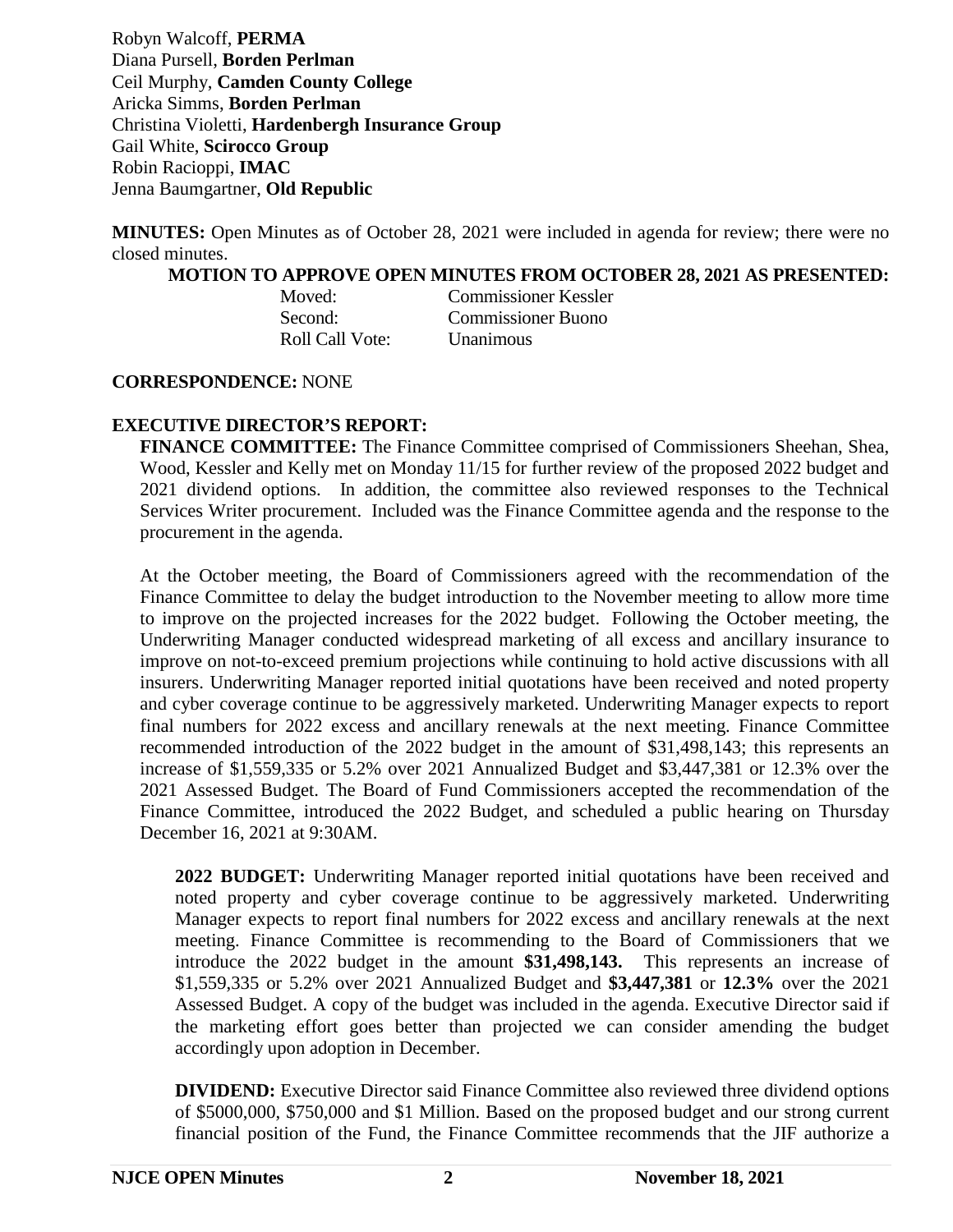\$750,000 dividend. The member Insurance Commissions will receive their dividend as a check; County members may opt for a check or apply the dividend as a credit to offset the 2022 assessment. The member Insurance Commissions will have the option to issue checks to their membership or use as an offset to their 2022 member assessment.

**TECHNICAL SERVICES WRITER:** In September, the Board authorized the procurement of Technical Services Writer, which was advertised on October 1<sup>st</sup> with responses due November 5<sup>th</sup>. Executive Director said in consultation with the Fund Attorney it was decided that the responses and scoring for this procurement to be handled by the Finance Committee. Executive Director said we received one response from Stradley Ronon. However, we were still required to review and score the response for recommendation to the Board of Commissioners. The Finance Committee reviewed and scored the sole responder. A memorandum from the Fund Attorney was distributed separately to the Board of Commissioners; included in the agenda was Resolution 42-21 accepting the recommendations of the Finance Sub-Committee and award Technical Services Writer to Stradley Ronon.

The Finance Committee will meet Monday, December 13<sup>th</sup> to review the final budget. The Board of Fund Commissioners accepted the Finance Committee's recommendation and adopted Resolution 41-21 authorizing the release of a \$750,000 dividend to make the necessary filing with the state.

## **MOTION TO INTRODUCE ON FIRST READING OF THE 2022 BUDGET IN THE AMOUNT OF \$31,498,143 AND TO SCHEDULE A PUBLIC HEARING ON THURSDAY, DECEMBER 16, 2021 AT 9:30AM VIA ZOOM**

| Moved:     | Chairman Angilella |
|------------|--------------------|
| Second:    | Commissioner Wood  |
| Roll Call: | $7$ Ayes $-0$ Nays |

### **MOTION TO ADOPT RESOLUTION 41-21 AUTHORIZING THE RELEASE OF A DIVIDEND IN THE AMOUNT OF \$750,000 FROM VARIOUS FUND YEARS; SUBJECT TO STATE APPROVAL**

| Moved:     | Chairman Angilella          |
|------------|-----------------------------|
| Second:    | <b>Commissioner Sheehan</b> |
| Roll Call: | $7$ Ayes $-0$ Nays          |

## **MOTION TO ADOPT RESOLUTION 42-21 AWARDING TECHNICAL SERVICES WRITER TO STRADLEY RONON**

| Moved:     | Chairman Angilella |
|------------|--------------------|
| Second:    | Commissioner Wood  |
| Roll Call: | $7$ Ayes $-0$ Nays |

**FINANCIAL FAST TRACK:** Executive Director said the September financial fast track will be available for the December meeting. Financial Fast Track as of August 31, 2021 reflected a statutory surplus of \$14.4 million and \$5.1 million in total dividends issued. Executive Director noted the Fund is in a very strong financial position.

**NJCE CLAIMS REVIEW COMMITTEE – COMMISSIONER SHEEHAN:** Committee Chairman Sheehan reported the Claims Review Committee met prior to the Fund's meeting to review claims in detail. The Board of Fund Commissioners accepted the recommendations of the committee to approve payment and settlement authority requests.

It was not necessary to enter into Closed Session to discuss the committee's recommendations and there were not any questions on a particular claim(s). Included in the agenda was a resolution authorizing closed session, but it was not acted on.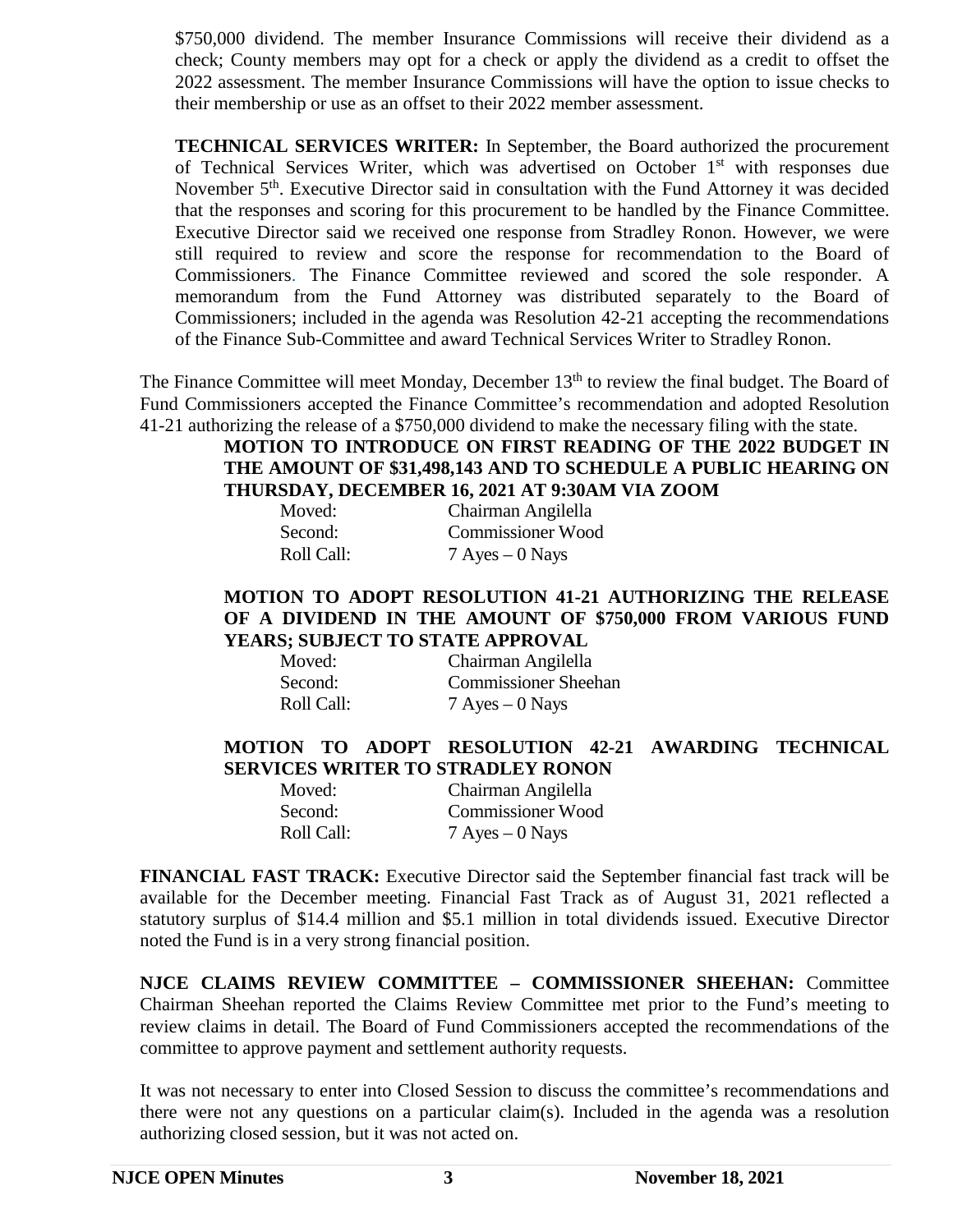### **MOTION TO ACCEPT THE CLAIMS COMMITTEE'S RECOMMENDATION TO APPROVE THE CLAIMS**

Moved: Chairman Angilella Second: Commissioner Sheehan Roll Call Vote: Unanimous

#### **Informational Items**

**10TH ANNUAL BEST PRACTICES WORKSHOP – NOVEMBER 3, 2021 VIRTUAL EDITION:** Deputy Executive Director reported this year's Best Practices Workshop was held virtually via an interactive webinar on November 3<sup>rd</sup> and was well attended with 70 attendees. The webinar will be uploaded to the Fund's website  $-\frac{www.nice.org}{www.nice.org}$ . Deputy Executive Director said Commissioners are encouraged to submit suggestions for future topics to the Fund Office

**2021 NEW JERSEY STATE LEAGUE OF MUNICIPALITIES (NJSLOM) ANNUAL CONFERENCE:** Deputy Executive Director reported the 106<sup>th</sup> annual conference was held inperson on November  $16<sup>th</sup>$  through November  $18<sup>th</sup>$  at the Atlantic City Convention Center in Atlantic City and was well attended by exhibitors, as well as, Municipal and County personnel. The MEL JIF holds its annual elected officials seminar on November  $18<sup>th</sup>$ . This year's program will be "Local Government Risk Management".

**DECEMBER MEETING:** The Fund is scheduled to meet again on Thursday, December 16, 2021 at 9:30am via Zoom to adopt the 2022 budget and finalize the 2021 dividend distribution.

### **Due Diligence (***Page 14)*:

Regulatory Compliance Checklist – as of 11/16/2021. Included in the agenda was a checklist that tracks contracts, compliance and other Fund business.

#### **UNDERWRITING MANAGER REPORT**

**REPORT:** Underwriting Manager had nothing further to report.

#### **TREASURER REPORT:**

Included in the agenda was the confirmation of bills lists, approval of payments and the Treasurer's reports for November 2021.

#### **VOUCHER PAYMENTS (BILL LIST) –**

.Resolution 43-21 Approval of November 2021 Payments

## **CONFIRMATION OF SEPTEMBER 2021 CLAIMS PAYMENTS/CERTIFICATION OF CLAIMS TRANSFERS:**

| <b>TOTAL</b> | \$522,849.31 |
|--------------|--------------|
| 2021         | 501,933.37   |
| 2020         | 1,628.00     |
| 2019         | 0.00         |
| 2018         | 7,869.75     |
| 2017         | 1,672.00     |
| 2016         | 59.75        |
| 2015         | 5,141.70     |
| 2014         | 0.00         |
| 2013         | 4,544.74     |
| 2012         | 0.00         |
| 2011         | 0.00         |
| 2010         | 0.00         |
|              |              |